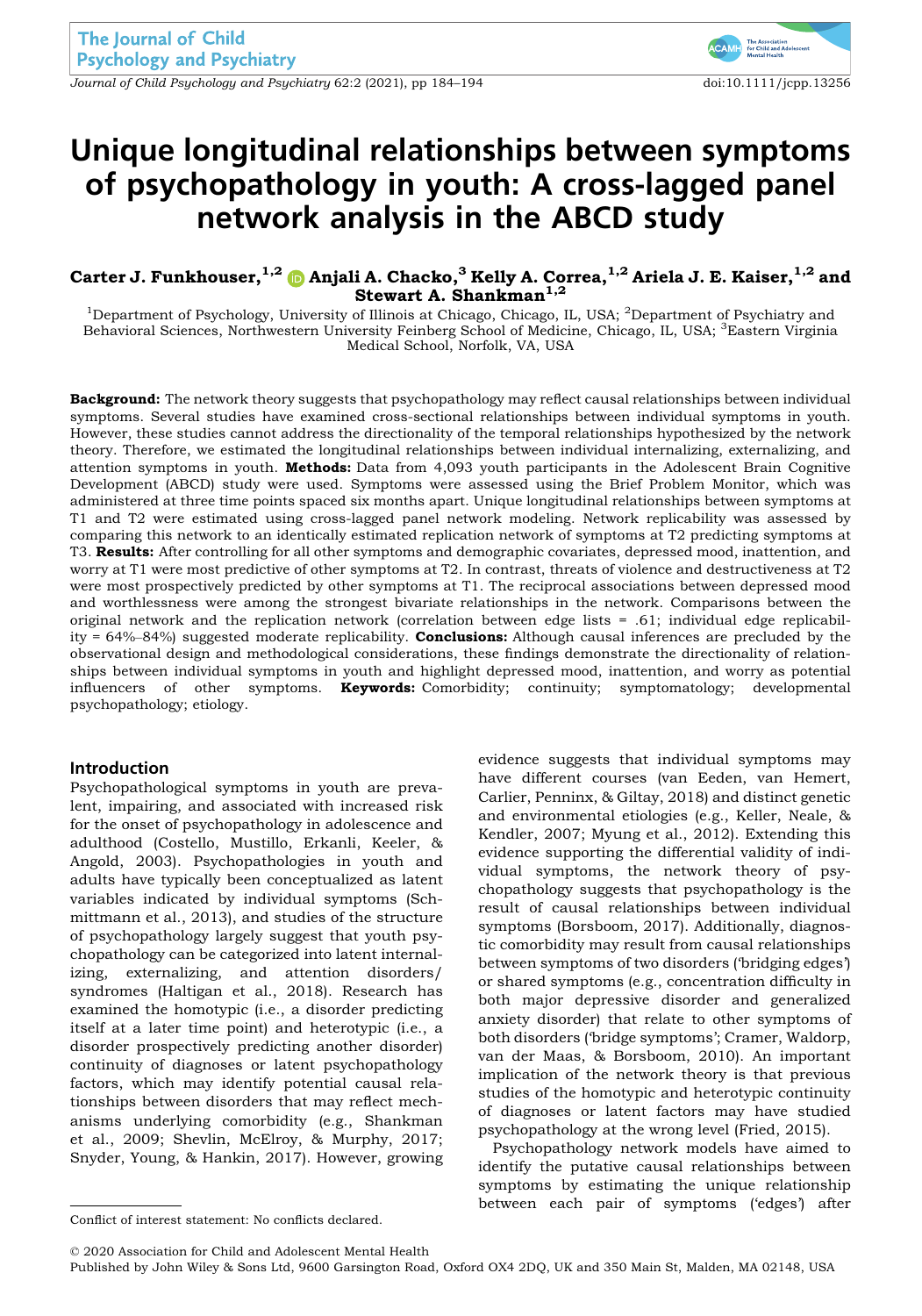statistically controlling for all other variables in the network (e.g., partial correlations). Although the majority of psychopathology network analyses have focused on psychopathology in adults, several studies have used cross-sectional network modeling to examine the unique relationships between symptoms in youth and/or adolescents. Findings from transdiagnostic symptom network analyses suggest that symptoms within the same domain (e.g., internalizing) tend to cluster together graphically. However, boundaries between domains are not distinct and individual symptoms differ in the quantity and strength of their within-domain and cross-domain connections (Boschloo, Schoevers, van Borkulo, Borsboom, & Oldehinkel, 2016; Rouquette et al., 2018), highlighting the importance of utilizing symptom assessments that cut across diagnostic boundaries. These studies have also provided novel information about the relationships between specific symptoms. For instance, sleep disturbance may not be directly related to depression symptoms, but rather indirectly connected to depressive symptoms via worry (Boschloo et al., 2016). In addition, investigations of symptom centrality (e.g., the number and strength of connections between a symptom and its neighboring symptoms) have found that feeling 'unhappy/sad' and 'anxious/fearful' were most central in a network of internalizing symptoms (McElroy, Fearon, Belsky, Fonagy, & Patalay, 2018), and inattention was the most central symptom in a network of internalizing, externalizing, and attention symptoms and prosocial behaviors (Rouquette et al., 2018). It is therefore important to incorporate symptoms from multiple different domains of psychopathology in symptom network models to better understand the unique and potentially causal relationships between symptoms.

However, these studies in youth (and most psychopathology network analyses more broadly) estimated undirected networks from cross-sectional data, which cannot provide any information about the direction of relationships. For example, if two symptoms are strongly connected in an undirected network, it is possible that one symptom leads to the other symptom, in which case the first symptom may potentially cause the second and represent a viable target for intervention. However, it is also possible that the second symptom leads to the first symptom, in which case intervening on the first symptom would have no effect on the second symptom. Intervening on the first symptom would also have no impact on the second symptom if a third unmeasured variable affects them both (i.e., a common cause) or if a common effect of both (i.e., a collider) is in the network, inducing a conditional dependence. As centrality measures are based on the estimated relationships between symptoms, it is impossible to discern whether a central symptom causes other symptoms or is caused by other symptoms from an undirected network. Because of their inability to discern the direction of relationships, undirected cross-sectional networks can only provide limited insight into the temporal and causal relationships hypothesized by the network theory. Longitudinal data are therefore necessary (but not sufficient) to model the temporal relationships between symptoms.

The present study therefore examined the unique longitudinal relationships between individual symptoms from the three major symptom clusters often found in youth – attention, externalizing, and internalizing – using cross-lagged panel network (CLPN) modeling. CLPN modeling was developed to apply a network approach to the modeling of temporal effects between individual elements of a construct in panel data (Rhemtulla, Cramer, van Bork, & Williams, 2019) and is well suited for identifying the temporal relationships between symptoms hypothesized by the network theory. In addition to modeling and interpreting individual edges between symptoms, we computed symptom centrality indices to identify which symptoms were most central in terms of prospectively predicting, and being predicted by, other symptoms. Based on findings from previous transdiagnostic cross-sectional network analyses (Boschloo et al., 2016; McElroy et al., 2018; McElroy, Shevlin, Murphy, & McBride, 2018; Rouquette et al., 2018), it was hypothesized that depressed mood, inattention, anxiety, and oppositional defiant disorder (ODD) symptoms would be among the most central in predicting other symptoms. As there is ongoing controversy regarding the replicability of network models (e.g., Forbes, Wright, Markon, & Krueger, 2019; Funkhouser et al., 2020) and symptoms were assessed at three time points, we examined the replicability of the CLPN by comparing the results of a CLPN using T1 symptoms to predict T2 symptoms to an identical model using T2 symptoms to predict T3 symptoms.

# Methods

# **Participants**

This study used data collected from youth at the six-month ('T1'), twelve-month ('T2'), and eighteen-month ('T3') follow-up assessments of the Adolescent Brain Cognitive Development (ABCD) study (data release 2.0; NDAR[-https://doi.org/10.](https://doi.org/10.15154/1503209) [15154/1503209](https://doi.org/10.15154/1503209)). The ABCD study consists of a nationally representative sample of over 11,000 youth aged 9 or 10 at enrollment. A detailed description of the design and recruitment approach of the ABCD study is available elsewhere (Garavan et al., 2018). Briefly, youth participants and their parents were recruited from elementary schools within the catchment areas of the 21 ABCD study research sites, which encompassed over 20% of the United States population of youths aged 9 or 10. Multistage probability sampling was used to yield a sample that closely approximated national sociodemographics. This design and recruitment approach aims to minimize systematic sampling biases and maximize the generalizability of inferences drawn from the sample to the population. Schools were selected based on gender, race and ethnicity, socioeconomic status, and urbanicity. Written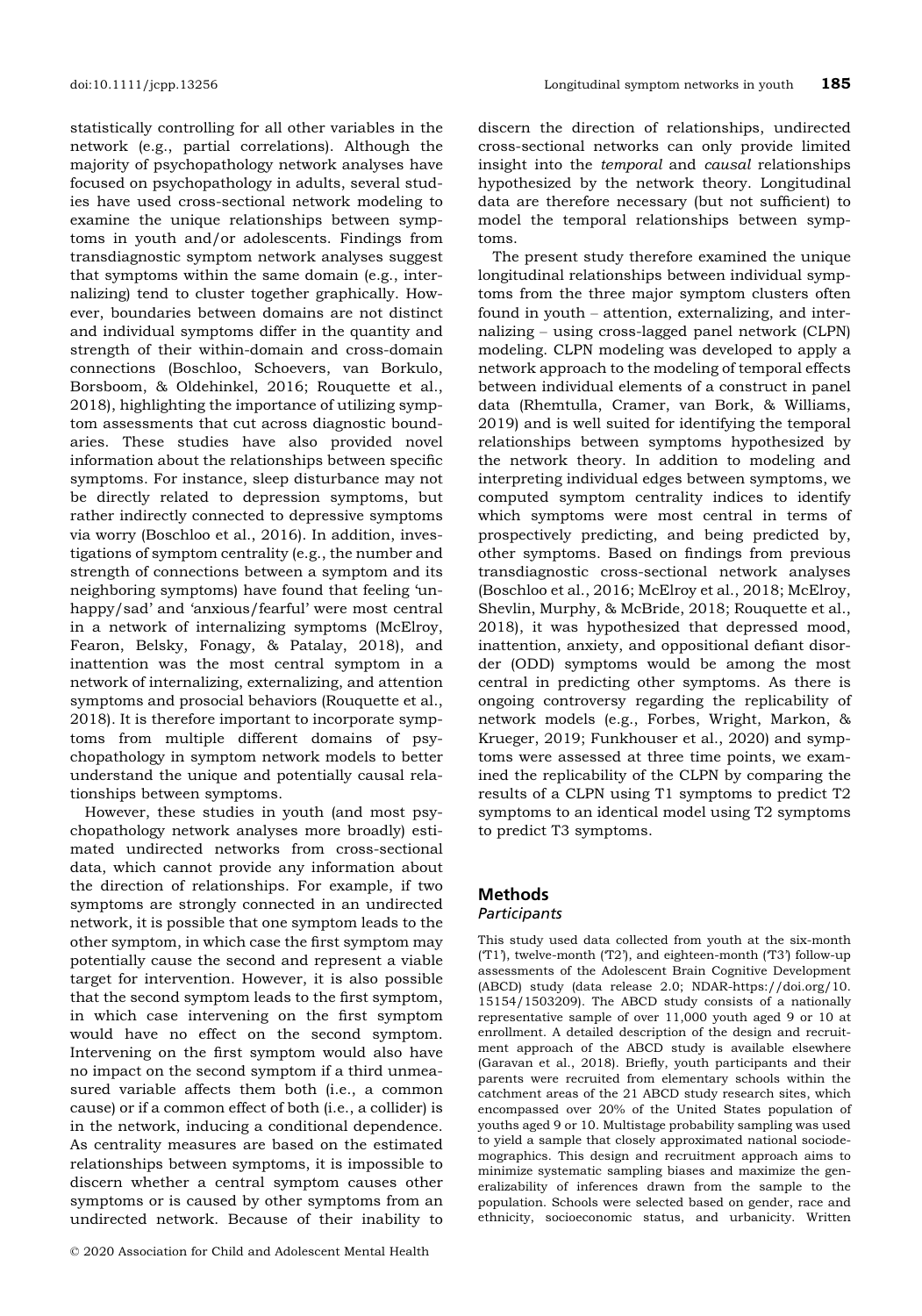informed consent was obtained from all participants, and the rights of participants were protected under the local IRBs. Additionally, the demographics of the accumulating sample were monitored throughout recruitment, and recruitment strategies were adjusted to reduce observed deviations from demographic targets. To examine predictive relationships between symptoms assessed six months apart, we extracted a subsample of youths who completed assessments at T1 and T2 ( $N = 4,093$ ). A subsample of youths completed assessments at T2 and T3 ( $N = 1,583$ ) was extracted to examine network replicability. When extracting each subsample, one sibling was randomly selected from families with multiple youth participants to avoid nonindependence of observations. The mean follow-up interval between assessments was 192.5 days  $(SD = 39.9)$  for T1 and T2, and 167.3 days  $(SD = 36.0)$  for T2 and T3. Demographic characteristics for each subsample are reported in Table 1.

#### Symptom assessment

This study used data from the youth-report Brief Problem Monitor (BPM; Achenbach, 2009), which assesses symptoms over the past week using 19 items drawn from the Child Behavior Checklist, Teacher Report Form, and Youth Self-Report (Achenbach & Rescorla, 2001). Items are rated as 0 ('not true'), 1 ('somewhat true'), or 2 ('very true') and are categorized into three domains (Attention, Internalizing, Externalizing). We used youth-report BPM data in the primary analyses because the youth-report BPM was administered at all three follow-ups for which data are available (Barch et al., 2018), while parent- and teacher-reported symptoms were only assessed at T2. However, we also conducted sensitivity analyses examining the extent to which results were sensitive to rater (youth versus parent) at T2, which are reported in Appendix S1 and Figures S1–S5. Youth-, parent-, and teacher-reported symptoms at T2 were weakly to moderately correlated across raters (median cross-informant correlation = .19; maximum = .43). In line with recommendations (Rhemtulla et al., 2019), two pairs of conceptually similar items were collapsed<sup>1</sup> prior to performing the CLPN analyses and missing data  $(≤1.0%$  of responses in both subsamples) were imputed using random forest imputation implemented via the missForest R package (Stekhoven & Buhlmann, 2012). Consistent with item-level analyses of other youth assessment measures such as the CBCL (Boschloo et al., 2016; Deutz, Geeraerts, van Baar, Dekovic, & Prinzie, 2016; McElroy et al., 2018), there was low endorsement of 2 ('very true') for some

Table 1 Demographic characteristics of each subsample

| $T1 \rightarrow T2$ Subsample<br>$(N = 4,093)$ | $T2 \rightarrow T3$ Subsample<br>$(N = 1,583)$ |
|------------------------------------------------|------------------------------------------------|
| 10.45 (0.62)                                   |                                                |
| 10.97 (0.63)                                   | 10.99(0.61)                                    |
|                                                | 11.45 (0.61)                                   |
| 1916 (46.8%)                                   | 726 (45.9%)                                    |
|                                                |                                                |
| 2408 (58.8%)                                   | 989 (62.5%)                                    |
| 353 (8.6%)                                     | 102 (6.4%)                                     |
| 822 (20.1%)                                    | 302 (19.1%)                                    |
| 106 (2.6%)                                     | 36 (2.3%)                                      |
| 404 (9.9%)                                     | 154 (9.7%)                                     |
|                                                |                                                |

 $T1 = six-month$  follow-up.  $T2 = twelve-month$  follow-up. T3 = eighteen-month follow-up.

items. Therefore, items were dichotomized to indicate the presence ('somewhat true' and 'very true' = 1) or absence ('not  $true' = 0$ ) of symptoms in line with common practice for itemlevel analyses of the CBCL (Achenbach & Rescorla, 2001; Boschloo et al., 2016; McElroy et al., 2018). Symptom endorsement rates at each time point are presented in Table 2.

#### Data analysis

The CLPN was estimated using a series of nodewise logistic regression models to compute autoregressive (i.e., the coefficient for a symptom at T1 predicting itself at T2 after controlling for all other symptoms at T1 and covariates) and cross-lagged (i.e., the coefficient for a symptom at T1 predicting a different symptom at T2 after controlling for all other symptoms at T1 and covariates) effects. Age at T1, sex, ethnicity (white versus nonwhite), and indicators of parental demographics and socioeconomic status (combined income, highest education level, and marital status) were included as covariates. There are many methods for network model selection, and the specificity and sensitivity of each method is a topic of ongoing investigation (e.g., Williams, Rhemtulla, Wysocki, & Rast, 2019). However, a recent simulation study comparing the performance of several regularization parameter selection criteria found that cross-validation had the highest sensitivity and lowest specificity across a variety of conditions (Wysocki & Rhemtulla, 2019). Because the present study did not interpret most individual edges or network density, regression coefficients were regularized using LASSO with 10-fold cross-validation tuning parameter selection to shrink small regression coefficients to exactly zero. The use of cross-validation means that the estimated CLPN is likely to contain the edges that make up the true population network, but may also contain some false positive edges and overestimate network density.

To increase interpretability, the coefficients of the logistic regressions (i.e., edge weights) were converted from log odds to odds ratios (ORs) by exponentiating the coefficients. Thus, an edge weight greater than 1 indicates a positive relationship, an edge weight below 1 reflects a negative relationship, and an edge weight that is exactly 1 indicates no relationship. Regularized regressions were computed using the glmnet package in R (Friedman, Hastie, & Tibshirani, 2010). The qgraph package was used for network plotting (Epskamp, Cramer, Waldorp, Schmittmann, & Borsboom, 2012), and node placement was determined using an algorithm that places more strongly connected nodes closer together (Fruchterman & Reingold, 1991). Identical layouts and the maximum value of the edge weights were imposed on each network plot to facilitate visual comparisons across networks.

Symptom centrality in undirected networks can be estimated using expected influence (EI), which is computed by summing the values of the edges connected to each symptom (Robinaugh, Millner, & McNally, 2016). EI provides a summary level index of the number, strength, and sign of the relationships between a given symptom and all other symptoms in the network, but as previously mentioned, it does not indicate the direction of relationships. As the CLPN is a directed network estimated from longitudinal data, we parsed directionality by separately calculating cross-lagged out-EI (i.e., the sum of the values of outgoing edges connected to a symptom) and in-EI (i.e., the sum of the values of incoming edges connected to a symptom). Additionally, we sought to identify bridge symptoms by calculating bridge EI (i.e., the sum of a symptom's edges to symptoms from other domains; Jones, Ma, & McNally, 2019). Although utilizing the three BPM domains is an obvious approach to categorizing symptoms, relying on factor analytically derived domains would be inconsistent with the network theory's assertion that symptom covariance is due to direct and causal relationships between symptoms rather than a latent factor. Therefore, we used the package igraph (Csárdi &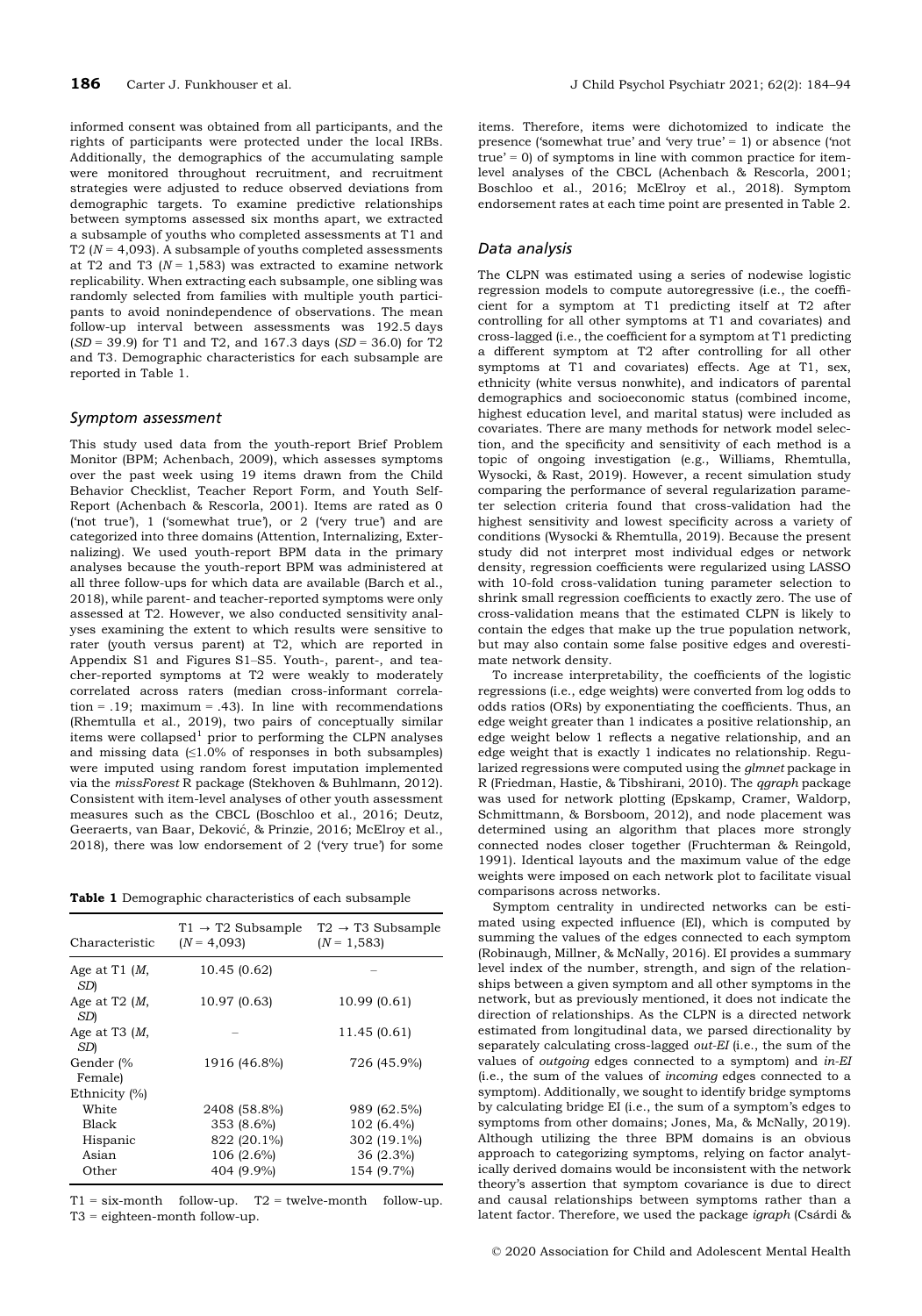#### Table 2 Symptom labels and endorsement rates at each assessment

|                                                                                                           |                |                          | $T1 \rightarrow T2$ Subsample |                | $T2 \rightarrow T3$ Subsample |                |
|-----------------------------------------------------------------------------------------------------------|----------------|--------------------------|-------------------------------|----------------|-------------------------------|----------------|
|                                                                                                           |                |                          | T <sub>1</sub>                | T <sub>2</sub> | T <sub>2</sub>                | T <sub>3</sub> |
| Item                                                                                                      | Label          | Short Name               | Endorsement                   | Endorsement    | Endorsement                   | Endorsement    |
| I act too young for my age                                                                                | A1             | behavioral<br>immaturity | 1184 (29.2%)                  | 1089 (28.3%)   | 435 (29.0%)                   | 407 (25.8%)    |
| I fail to finish things I start                                                                           | A2             | poor task<br>completion  | 1386 (34.0%)                  | 1358 (33.9%)   | 523 (33.6%)                   | 475 (30.1%)    |
| I have trouble concentrating or paying<br>attention/I am inattentive or easily<br>distracted <sup>a</sup> | A3             | inattention              | 2506 (61.3%)                  | 2432 (60.4%)   | 972 (62.8%)                   | 906 (57.3%)    |
| I have trouble sitting still                                                                              | A4             | hyperactivity            | 1849 (45.2%)                  | 2297 (56.6%)   | 901 (57.2%)                   | 683 (43.2%)    |
| I act without stopping to think                                                                           | A <sub>5</sub> | impulsivity              | 1794 (44.0%)                  | 1721 (42.6%)   | 666 (42.6%)                   | 579 (36.6%)    |
| I argue a lot                                                                                             | E1             | argumentativeness        | 2215 (54.2%)                  | 2118 (52.8%)   | 841 (54.3%)                   | 810 (51.2%)    |
| I destroy things belonging to others                                                                      | E2             | destructiveness          | 152 (3.7%)                    | $165(4.1\%)$   | 71 (4.5%)                     | 43 (2.7%)      |
| I disobey my parents/I disobey at<br>school <sup>a</sup>                                                  | E <sub>3</sub> | disobedience             | 933 (22.8%)                   | 979 (24.4%)    | 415 (26.8%)                   | 291 (18.4%)    |
| I am stubborn                                                                                             | E4             | stubbornness             | 1459 (35.8%)                  | 1667 (41.8%)   | 638 (41.5%)                   | 583 (36.9%)    |
| I have a hot temper                                                                                       | E <sub>5</sub> | irritability             | 1194 (29.2%)                  | 1423 (35.2%)   | 567 (36.4%)                   | 441 (27.9%)    |
| I threaten to hurt people                                                                                 | E6             | threats of violence      | $165(4.0\%)$                  | $209(5.1\%)$   | 88 (5.6%)                     | 51 (3.2%)      |
| I feel worthless or inferior                                                                              | 11             | worthlessness            | 493 (12.1%)                   | 426 (10.6%)    | 170 (11.0%)                   | 131 (8.3%)     |
| I am too fearful or anxious                                                                               | 12             | fear                     | 1186 (29.1%)                  | 1037 (25.8%)   | 366 (23.5%)                   | 387 (24.5%)    |
| I feel too guilty                                                                                         | <b>I3</b>      | guilt                    | 520 (12.7%)                   | 534 (13.2%)    | 188 (12.0%)                   | 143 (9.0%)     |
| I am self-conscious or easily<br>embarrassed                                                              | I <sub>4</sub> | social anxiety           | 1526 (37.3%)                  | 1588 (39.4%)   | 642 (41.1%)                   | 592 (37.4%)    |
| I am unhappy, sad, or depressed                                                                           | I5             | depressed mood           | 719 (17.6%)                   | 591 (14.6%)    | 251 (16.0%)                   | 185 (11.7%)    |
| I worry a lot                                                                                             | I6             | worry                    | 1561 (38.2%)                  | 1643 (40.5%)   | 646 (40.9%)                   | 516 (32.6%)    |

 $a^2$ Two pairs of items were collapsed based on conceptual similarity (see Footnote 1). T1 = six-month follow-up. T2 = twelve-month follow-up. T3 = eighteen-month follow-up.

Nepusz, 2006) to implement the spinglass algorithm, an algorithm that empirically identifies communities of symptoms in a network (Reichardt & Bornholdt, 2006).

The accuracy and stability of edge weights was estimated using two bootstrapping approaches implemented by the R package bootnet (Epskamp et al., 2018). First, edge weight accuracy was estimated by computing 95% confidence intervals (CIs) around each edge weight value via nonparametric bootstrapping using 1,000 iterations. Second, we used casedrop bootstrapping to estimate correlation stability (CS) coefficients to determine the stability of the rank-order of centrality indices. Edge weights difference tests and centrality difference tests were calculated to test whether differences between edge weights or node centralities were statistically significant (see Epskamp et al., 2018 for a detailed description of these methods). To evaluate network replicability, we used identical methods to estimate a replication network of T2 symptoms and covariates predicting T3 symptoms. Similarities between the two networks were evaluated using (a) the correlation between edge lists, which provides a global measure of network similarity, (b) the percentage of individual edges in one network that replicated in the other network (i.e.,  $OR > 1$  or  $OR < 1$  in both networks), (c) correlations of centrality indices between networks, and (d) consistency in the most central symptoms.

# Results

# Accuracy and stability of network parameters

Bootstrapped confidence intervals around edge weights were small to moderate (see Figure S6). The rank-order of out- and in-EI had moderate to strong stability in the T1  $\rightarrow$  T2 network (CS coefficients = .44 and .51), but bridge EI was not stable (CS coefficient = 0; see Figure S7). Therefore, we only interpreted out-EI and in-EI. Edge weight difference tests and centrality difference tests are presented in Figures S8 and S9.

#### Network inference

The CLPN is plotted as a directed network (see Figure 1), in which arrows represent temporal pairwise relationships between symptoms controlling for all other symptoms at T1 and covariates. Edge weights are presented in Tables S1 and S2. All autoregressive edges were present (see Figure S10), and autoregressive edges (mean  $OR = 3.16$ ) were substantially stronger than cross-lagged edges (mean  $OR = 1.17$ ). Because the plotting algorithm determines path thickness relative to the strongest path, autoregressive edges were excluded from Figure 1 to make the cross-lagged edges more visually interpretable. Additionally, there were 225 estimated cross-lagged edges  $(208 [92.4\%]$  with  $OR > 1$ ). As plotting all cross-lagged edges would reduce interpretability, weaker edges (arbitrarily defined as odds ratios within  $1 \pm .35$ ) were excluded from Figure 1. A plot that includes weaker edges is provided in Figure S11.

The spinglass algorithm identified three communities that were identical to the symptoms listed in the three BPM domains, with the exception that impulsivity (A5) was placed in a community by itself (see Table S3). Given the near perfect agreement between the BPM domains and the communities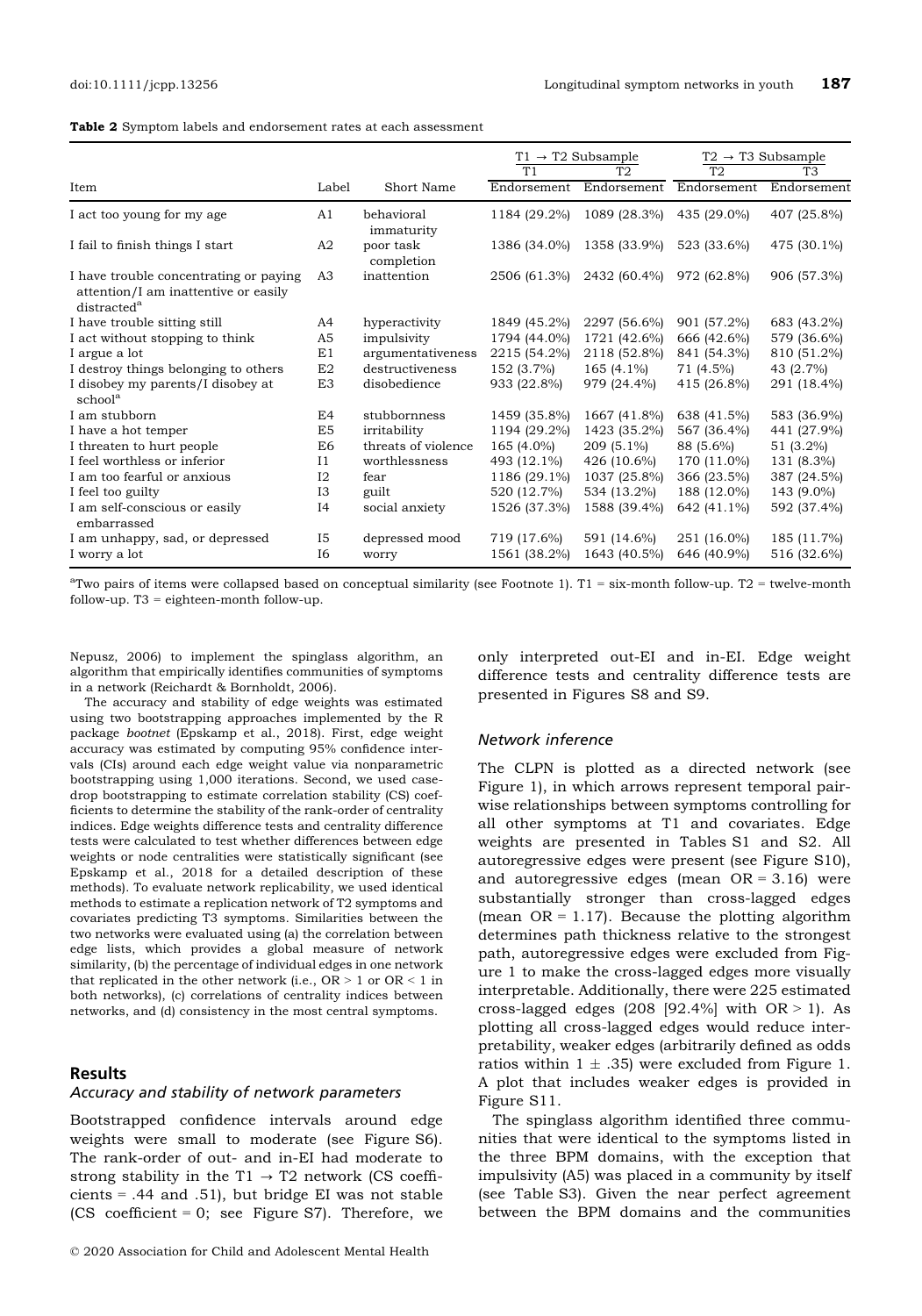# $T1 \rightarrow T2$  Network





Figure 1 The cross-lagged panel networks for T1  $\rightarrow$  T2 (left) and T2  $\rightarrow$  T3 (right). Arrows represent unique longitudinal relationships. Blue edges indicate positive relationships (i.e., odds ratios greater than 1), and red edges indicate negative relationships (i.e., odds ratios less than 1). Edge thickness represents the strength of the odds ratio such that thicker edges represent stronger relations. Autoregressive edges, weaker edges (i.e., odds ratios within 1  $\pm$  .35), and covariates were excluded from the plot to ease visual interpretation. [Colour figure can be viewed at [wileyonlinelibrary.com\]](www.wileyonlinelibrary.com)

identified by the spinglass algorithm, we used the BPM domains to group symptoms.<sup>2</sup> Symptoms generally clustered together in three regions reflecting the attention, externalizing, and internalizing domains, and the strongest cross-lagged edges tended to be between symptoms within the same domain. However, symptoms were highly interconnected (see Figure S11).

The three strongest cross-lagged edges were depressed mood  $(I5) \rightarrow$  worthlessness  $(I1;$ OR = 2.20), its reciprocal (i.e., worthlessness  $\rightarrow$  depressed mood;  $OR = 2.16$ , and threats of violence  $(E6)$   $\rightarrow$  irritability (E5; OR = 2.17), and these edges were significantly stronger than 92.4%, 91.1%, and 89.7% of other edges, respectively (see Figure S9). The strongest bridging edges (i.e., edges between symptoms of two different domains) were poor task completion (A2)  $\rightarrow$  destructiveness (E2; OR = 1.82) and inattention (A3)  $\rightarrow$  threats of violence (E6;  $OR = 1.66$ , which were the sixth and tenth strongest edges in the network and significantly differed from 50.4% and 14.7% of the other edges, respectively. The comorbidity of internalizing and externalizing symptoms has been a topic of interest in developmental psychopathology (e.g., Shankman et al., 2009), and the six strongest edges bridging these domains were from internalizing symptoms (specifically, worry or depressed mood) to externalizing

symptoms (destructiveness, threats of violence, or disobedience).

Centrality estimates are plotted in Figure 2. Depressed mood (I5) had the highest out-EI and had significantly greater out-EI than 11 of the 16 other symptoms in the network (see Figure S9). Inattention (A3) and worry (I6) also had high out-EI, and both symptoms had significantly higher out-EI than 9 other symptoms. Destructiveness (E2) and guilt (I3) had the lowest out-EI values, and their out-EI was significantly lower than five and seven other symptoms, respectively. In-EI estimates revealed that threats of violence (E6) and destructiveness (E2) had the highest in-EI, meaning they were strongly prospectively predicted by other symptoms. These symptoms had significantly greater in-EI than 8 of the 16 other symptoms. The symptom with the lowest in-EI was stubbornness (E4). Its in-EI was significantly lower than that of 13 other symptoms, suggesting it was minimally predicted by other symptoms.

# Network replicability

Network replicability was examined by comparing the T1  $\rightarrow$  T2 network to a T2  $\rightarrow$  T3 network. As expected due to the smaller size of the T2  $\rightarrow$  T3 subsample, there were fewer cross-lagged edges in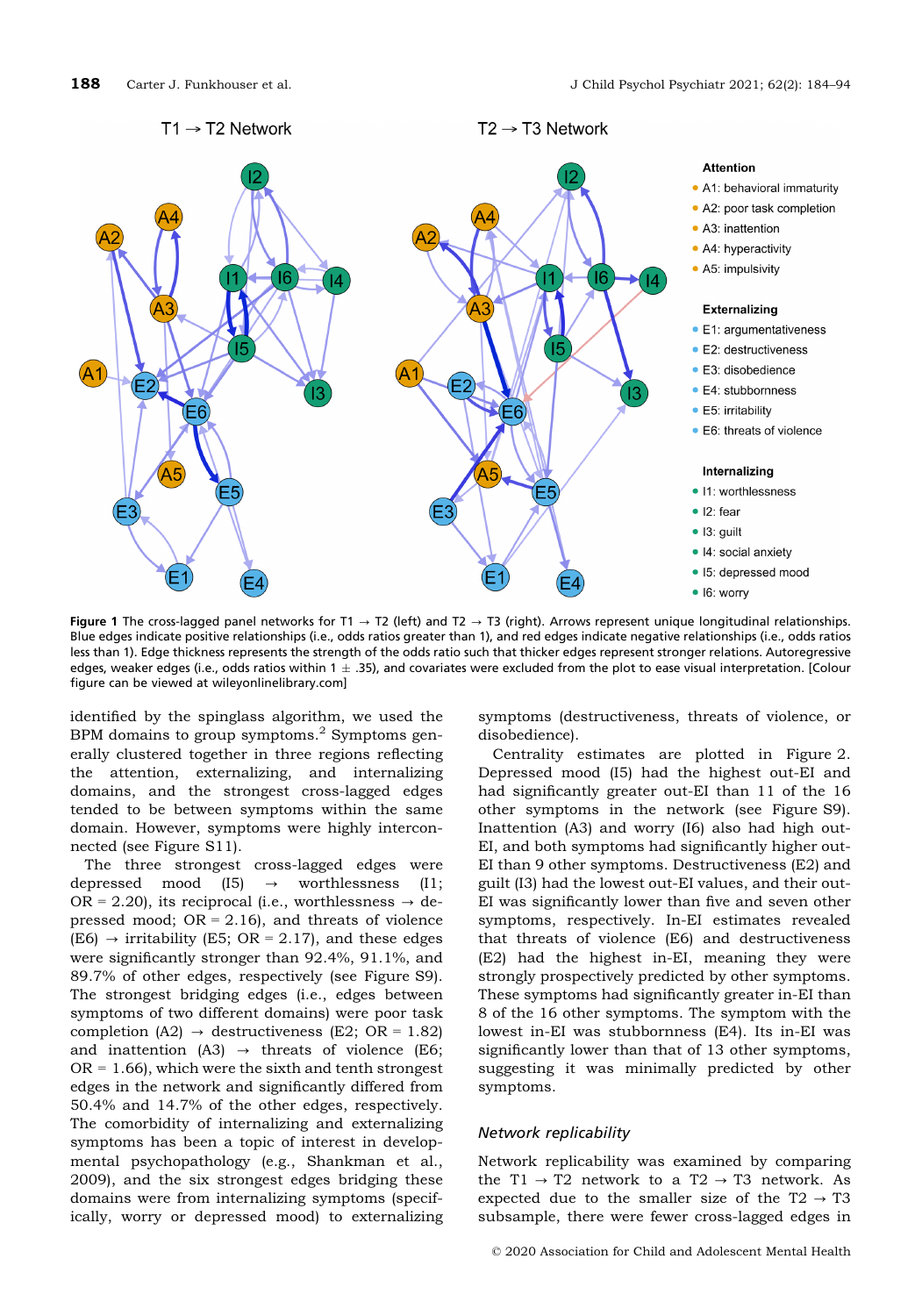

### **Centrality Measure**

Figure 2 Symptom centrality estimates in the T1  $\rightarrow$  T2 network. Larger values reflect greater centrality.

the T2  $\rightarrow$  T3 network (167) than the T1  $\rightarrow$  T2 network (225). The communities detected in the  $T2 \rightarrow T3$  network largely mapped onto those of the  $T1 \rightarrow T2$  network, with the exceptions that impulsivity and argumentativeness were placed in the externalizing community, and destructiveness and threats of violence were placed in the attention community (see Table S3). Edge lists were moderately correlated between networks  $(r = .61)$ . One hundred fifty-five individual edges replicated across networks (i.e., ORs > 1 or ORs < 1 in both networks), which represents 84.2% of the edges in the T2  $\rightarrow$  T3 network and 64.0% of the edges in the T1  $\rightarrow$  T2 network. The strongest edges in the T1  $\rightarrow$  T2 network (depressed mood  $\rightarrow$  worthlessness, worthless $ness \rightarrow depressed \mod$  mood, and threats of violence  $\rightarrow$  irritability) were the second, eleventh, and eighteenth strongest edges in the  $T2 \rightarrow T3$ network, respectively. The stability of the rank-order of out-EI, in-EI, and bridge EI was below recommended cutoffs in the T2  $\rightarrow$  T3 network (CS coefficients =  $.13, .21$ , and 0, respectively; see Figure S7; Epskamp et al., 2018), precluding the interpretation of centrality rank-order in this network and crossnetwork centrality comparisons.

# **Discussion**

This study used a network approach to model unique longitudinal relationships between

individual internalizing, externalizing, and attention symptoms in youth. The use of network modeling of longitudinal data allowed for the estimation of directional and unique relationships and establishment of temporal precedence. Symptoms were highly interconnected in the resulting network, but there was substantial heterogeneity in individual symptoms' centrality, even when comparing symptoms from the same domain. This heterogeneity highlights the importance of examining the relationships between individual symptoms rather than composite sum-scores or diagnoses (Fried, 2015). Modeling these temporal relationships offers an opportunity to improve understanding of the etiology of psychopathology in youth, which in turn could highlight potential targets for early intervention.

A community detection algorithm identified three communities of symptoms that were nearly identical to the BPM domains, thus validating the factor structure of the BPM. As one might expect given this result, the BPM's factor structure, and findings from cross-sectional network studies in youth (e.g., Boschloo et al., 2016), symptoms from the same domain tended to cluster together graphically. Similarly, cross-lagged edges tended to be stronger between symptoms from the same domain as compared to different domains. Despite this tendency, several interesting relationships between individual symptoms emerged. For example, the relationship between depressed mood and worthlessness, and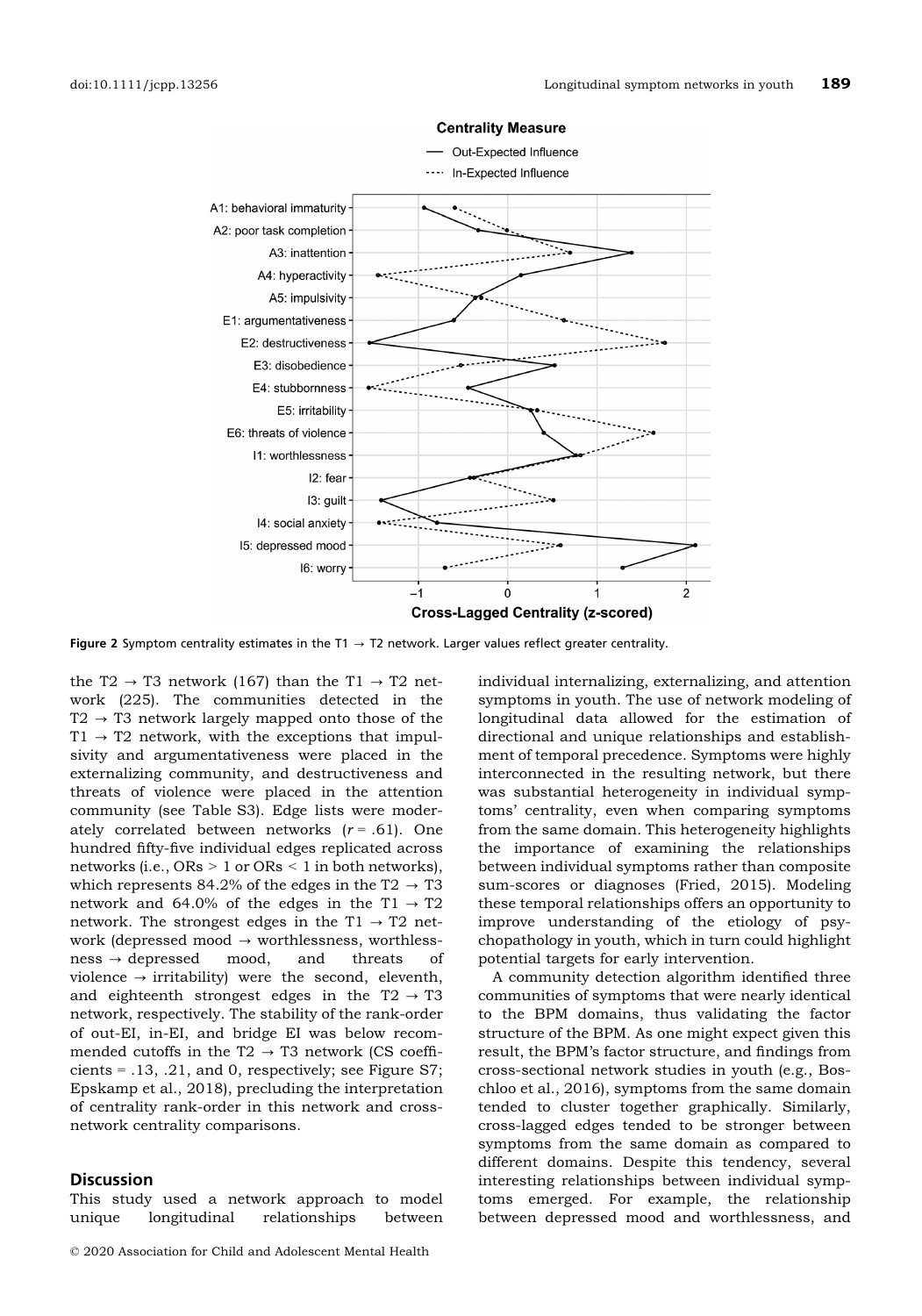its reciprocal, were among the strongest edges in the network. This strong bidirectional relationship (which, importantly, remained after statistically adjusting for all other symptoms and replicated in the  $T2 \rightarrow T3$  network) is consistent with the hopelessness theory of depression, which posits that low self-worth – when perceived as global and stable – causes hopelessness, which then causes other symptoms including depressed mood and decreased motivation (Abramson, Metalsky, & Alloy, 1989). The hopelessness theory also provides an explanation for the reciprocal path, as depressed mood may in turn increase negative cognitions such as thoughts of worthlessness. Further work incorporating elements of negative cognitive style in psychopathology networks may help to elucidate these relationships and identify additional connections between depressive symptoms (especially depressed mood) and components of negative cognitive style (Bernstein et al., 2019).

This study extends prior cross-sectional work by parsing the extent to which symptom centrality was driven by edges to other symptoms versus from other symptoms. Depressed mood had the highest out-EI in the present study, meaning that it most strongly predicted other symptoms six months later after adjusting for all other symptoms at T1 and demographic and socioeconomic status covariates. The high out-EI of depressed mood is consistent with findings from cross-sectional network analyses in both youth and adults (Funkhouser et al., 2020; McElroy et al., 2018). However, temporal network models have yielded mixed results regarding the centrality of depressed mood. A CLPN analysis of depressive symptoms and components of negative cognitive style reported that depressed mood had high out-centrality (Bernstein et al., 2019), whereas a depression and anxiety symptom network estimated from intensive longitudinal data collected from treatment-seeking adults indicated that depressed mood had low out-centrality (Fisher, Reeves, Lawyer, Medaglia, & Rubel, 2017). Different time lags may explain these discrepancies. Inattention had the second highest out-EI in this study. This finding is consistent with prior studies in which inattention was highly central in cross-sectional networks of ADHD symptoms (Martel, Levinson, Langer, & Nigg, 2016) and transdiagnostic emotional and behavioral symptoms in youth (Boschloo et al., 2016; Rouquette et al., 2018). Worry had the third highest out-EI. Although worry or generalized anxiety disorder (which is characterized by excessive worry) were among the most central nodes in crosssectional networks of internalizing symptoms (Beard et al., 2016) or internalizing and externalizing disorders (McElroy, Shevlin, et al., 2018), Fisher et al. (2017) reported that worry was among the least central symptoms in a network estimated from intensive longitudinal data. It remains unclear whether this inconsistency in the centrality rank-

order of worry is due to differences in sample characteristics, methodological differences (e.g., different time lags), differences in network estimation, sampling variability, or some other factor.

The highest in-EI estimates (i.e., the sum of longitudinal associations into a particular symptom) were for threats of violence and destructiveness, both of which are in the externalizing domain and symptoms of conduct disorder. Interestingly, the two strongest bridging edges in the network were from attention symptoms (inattention and poor task completion) to these two symptoms. Furthermore, the strongest edges bridging the internalizing and externalizing domains were from depressed mood or worry to these two externalizing symptoms or disobedience. It is possible that these bridging edges underlie externalizing symptoms' comorbidity with attention and internalizing symptoms.

Although longitudinal network modeling can reveal the direction of potentially causal relationships, there are several unresolved methodological issues related to network modeling of longitudinal data. One important issue in longitudinal studies of psychopathology more generally is that it is unclear what time lags are appropriate or optimal to capture relationships between symptoms. The present study used a six-month time lag, and it is possible that relationships between symptoms occur at shorter or longer time periods. Parameter estimates can vary as a function of the time interval between measurements (Gollob & Reichardt, 1987), and differences in time lag may explain why some of the results from the present study differed from those of previous intensive longitudinal network analyses. The present study provides insight into predictive and potentially causal relations between symptoms across a sixmonth lag, but results may have been different if a different time lag had been used. Researchers should therefore consider the expected time lag when deciding sampling frequency. For example, if causal effects occur over the course of minutes or hours (e.g., impulsivity  $\rightarrow$  destructiveness, perhaps), more frequent sampling would be required. The possibility that the time lag of causal effects may differ across pairs of symptoms and/or individuals should also be considered. Although not yet implemented in the context of CLPN model estimation, continuous time modeling, which generates effect estimates for any arbitrarily selected time interval based on the assumption that causal effects accumulate continuously (Voelkle, Oud, Davidov, & Schmidt, 2012), offers one option to address the issue of time-interval dependency. Approaches that aim to identify and estimate optimal time lags (e.g., the lag at which X maximally predicts Y) such as differential timevarying effect modeling offer another potential solution (Jacobson, Chow, & Newman, 2019).

It is also important to note that CLPN models conflate within- and between-subject effects (Rhemtulla et al., 2019), which can result in biased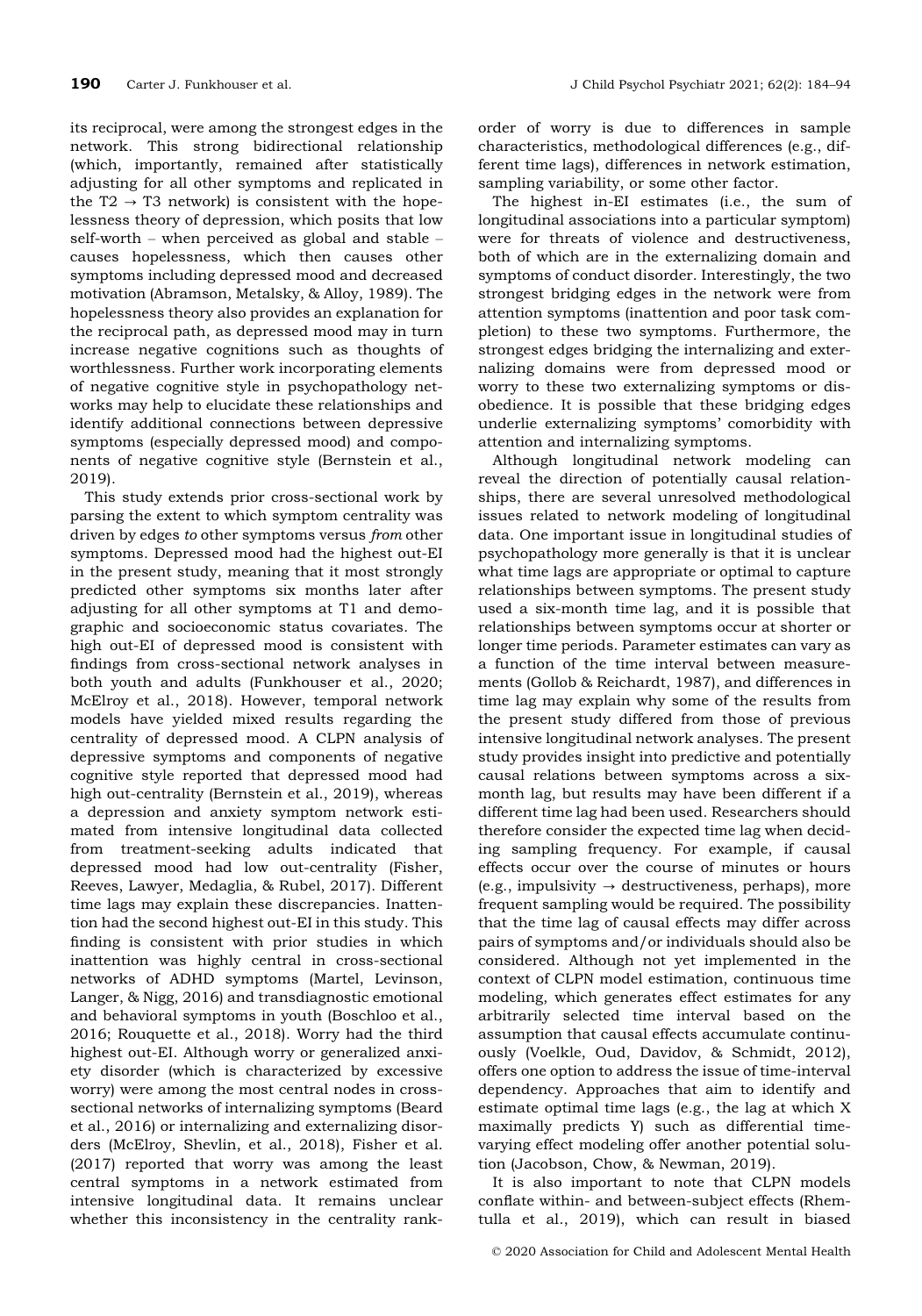parameter estimates when there are stable individual differences in the variables being modeled. One way to disentangle between- and within-subjects effects is through the random-intercept cross-lagged panel model (RI-CLPM), which fits a latent factor to the repeated measurements of a variable to remove time-invariant individual differences (Hamaker, Kuiper, & Grasman, 2015). Alternative approaches have also been suggested (e.g., fitting a CLPN after meancentering each participant's data on each variable; Rhemtulla et al., 2019), but further methodological work is needed to assess the ability of these methods to separate within- and between-subjects effects.

The directional edges modeled in the present study elucidate the direction of causality if edges reflect causal relationships (as hypothesized by the network theory). However, there are other possible interpretations of these directional relationships. For example, edges may reflect spurious relationships due to an unmeasured common cause (e.g., a latent variable) that influences both the predictor and the outcome. Although controlling for autoregressive effects alleviates this possibility to some degree, this possibility is important to consider because different theoretical explanations of symptom etiology translate to different implications for intervention and prevention. If a network model is the true datagenerating mechanism and symptom X causes and maintains symptom Y, an intervention that reduces X will cause a decrease in Y (assuming certain assumptions such as acyclicity are met). In contrast, if a common cause model reflects the true datagenerating mechanism, an intervention targeting X will have no impact on Y and the intervention must instead target the common cause, which will lead to reductions in both Y and X. Network models and latent variable models are statistically equivalent (i.e., every network model can be represented as an equivalent latent variable model, and vice versa; Kruis & Maris, 2016), meaning that comparison of model fit is insufficient to identify the true model. More rigorous research is needed to determine the relative validity of each theory – for example, experimental manipulation of symptoms will be particularly helpful for identifying causal relations.

Taken together, these findings suggest that symptom-level longitudinal studies can provide insight into risk factors for specific symptoms and potential etiological pathways of psychopathology in youth. These pathways may also explain the high rates of comorbidity between disorders or higher-order latent factors of psychopathology. For example, our findings suggest that previously observed relationships from ADHD to conduct disorder (e.g., Loeber, Green, Keenan, & Lahey, 1995) may be specific to (or stronger for) certain ADHD symptoms (e.g., inattention, task completion difficulty) and externalizing behaviors (e.g., threats of violence, destructiveness). Psychopathology in youth is strongly associated with risk for psychopathology in adolescence and

adulthood (Costello et al., 2003; Klein, Shankman, Lewinsohn, & Seeley, 2009), and further research examining whether the observed relationships are causal as well as identifying underlying mediators will help to highlight more specific (and possibly novel) targets for preventative interventions.

#### Strengths and limitations

Several strengths of this study are worth noting. First, we used a state-of-the-art modeling technique (CLPN modeling) to model autoregressive and crosslagged effects. The utilization and modeling of longitudinal data allowed for the estimation of a directed network and the identification of temporal effects between symptoms. Many extant psychopathology network analyses have focused on cross-sectional data, and we join others in recommending that increased attention be devoted to longitudinal network modeling (Guloksuz, Pries, & van Os, 2017). Second, the use of a large, population-based sample allowed for sufficient power to detect relationships between symptoms and avoided issues related to Berkson's Bias, a form of selection bias that occurs when relationships in a subpopulation (e.g., a clinical sample for which a clinical severity cutoff was an inclusion criterion) differ from those in the general population. Berkson's Bias can pose a problem for the generalizability of psychopathology networks (Hoffman et al., 2019; de Ron, Fried, & Epskamp, in press), and the rigorous design and recruitment strategy of the ABCD study combined with its large sample size avoided this issue. Third, many network analyses have exclusively focused on symptoms of one or more DSM disorder(s). Reliance on the DSM perspective of psychopathology limits the ability of network analyses to cumulatively produce a framework that provides a better understanding of psychopathology than existing classification systems (Guloksuz et al., 2017). Examining heterogeneous sets of symptoms (such as those in the BPM) that cut across traditional diagnostic categories is much more likely to improve understanding of symptom etiology. Lastly, although unstable centrality rankorder in the  $T2 \rightarrow T3$  network precluded the evaluation of centrality replicability, we were able to examine the replicability of symptom communities and network edges.

Despite these strengths, the findings of this study should be interpreted in light of several limitations in addition to the considerations discussed above. First, the youth-report BPM was not normed for nine- or ten-year-old children and the average ages at T1, T2, and T3 were 10.45, 10.97, and 11.45, respectively. Although the manual for the BPM states that 'many children younger than 11 may be able to complete the BPM' (Achenbach, McConaughy, Ivanova, & Rescorla, 2011, p. 2), this may have influenced results, especially for the  $T1 \rightarrow T2$  network. Second, we used a self-report measure of youths'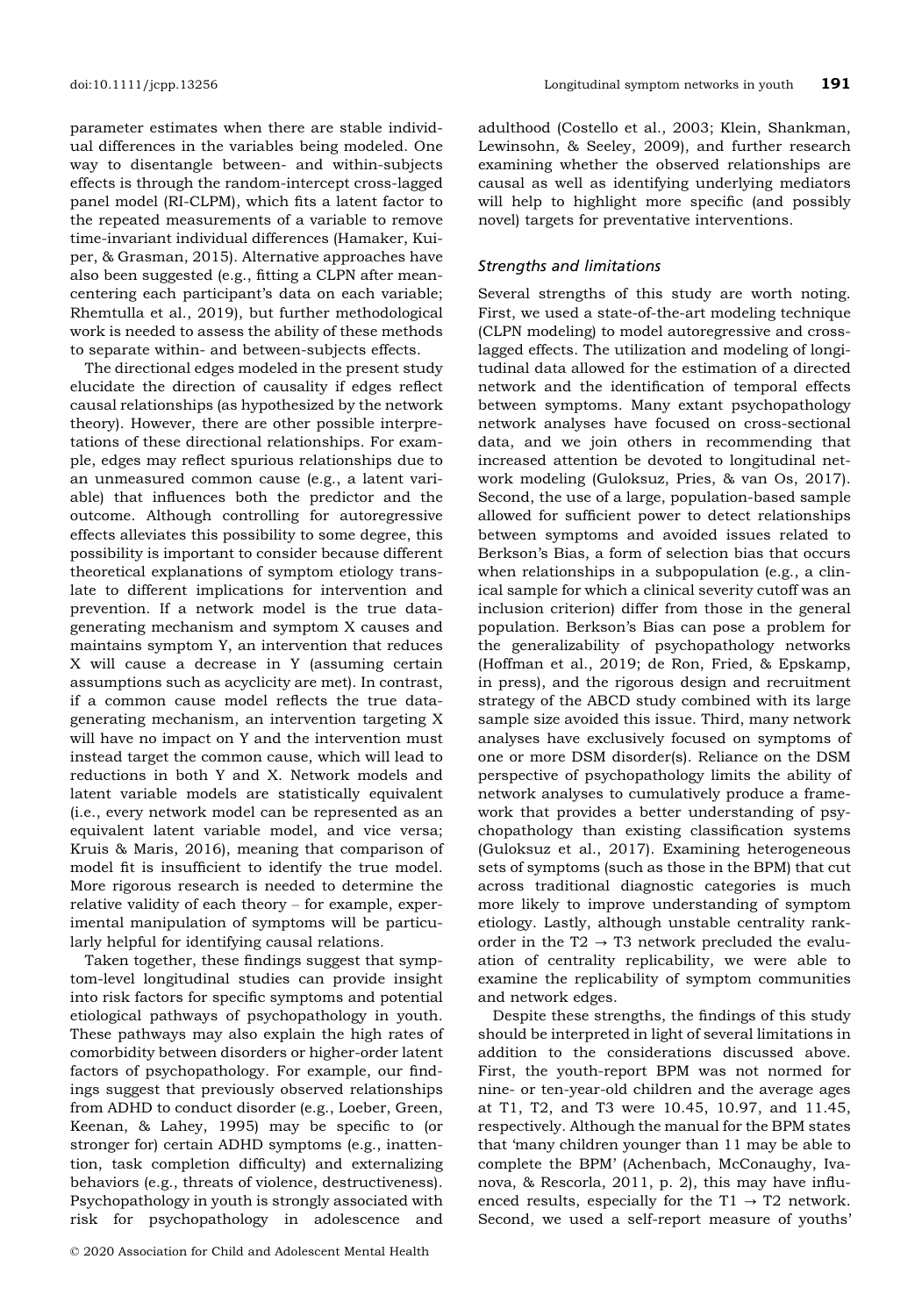symptoms in our primary analyses because symptom data were not collected from parents or teachers at the six- or eighteen-month follow-ups of the ABCD study. Sensitivity analyses in which youth-reported symptoms at T2 were replaced with parents' report of youths' symptoms generally suggested that results were moderately sensitive to who assessed the youth's symptoms at T2 (see Appendix S1 and Figures S1–S5). Cross-sectional correlations of individual symptoms across raters at T2 were weak to moderate, which may explain differences between networks estimated from T2 symptom data from different informants (youth versus parent). Future studies may benefit from incorporating ratings from multiple informants at multiple time points. Third, although we included demographic variables and indicators of socioeconomic status as covariates in the CLPN model to mitigate confounding from these sources, we did not consider so-called 'external field' factors (e.g., stressful life events) that might cause symptoms or moderate their temporal interrelationships. The possibility that important covariates may be missing from the model remains an unresolved issue in network modeling and other multivariate statistical methods (e.g., multiple regression), and future research should extend recent studies examining the role of variables such as environmental risk factors and/or genetic risk in adults (Hasmi et al., 2017) to youth and adolescent samples. Fourth, nodes were assessed using individual items from factor analytically derived scales, and internal consistencies of each domain (after combining tautologically overlapping items; see Footnote 1) were moderate to high (Kuder–Richardson Formula 20 [KR-20] coefficients =  $.61-.77$ ]. Although using moderately to highly correlated items from factor analytically derived scales as nodes in a psychopathology network is common practice, this approach is not ideal for studying conditionally independent relationships and individual items are less reliable than aggregates of multiple items (Cicchetti & Prusoff, 1983). We therefore recommend that network analyses assess each node using multiple items whenever possible.

### Conclusion

This study's application of network modeling to panel data from a large, population-based cohort of youth identified unique longitudinal relationships between symptoms within and across symptom domains. We found strong reciprocal effects between depressed mood and worthlessness. Disruptive behaviors (i.e., threats of violence, destructiveness) were most predicted by other symptoms six months earlier, and depressed mood, inattention, and worry were most predictive of other symptoms six months later. Network parameters (e.g., individual edges, most central symptoms) were moderately replicable

in the  $T2 \rightarrow T3$  replication network. Although causal inferences are precluded by this study's observational design and methodological considerations, further research should elucidate the nature and underlying mechanisms of the relationships from depressed mood, inattention, and worry to other symptoms and evaluate the viability of intervening on these specific symptoms.

# Supporting information

Additional supporting information may be found online in the Supporting Information section at the end of the article:

Appendix S1. Sensitivity analyses examining the impact of T2 symptom rater.

**Table S1.** Adjacency matrix of the  $T1 \rightarrow T2$  cross-lagged panel network.

**Table S2.** Adjacency matrix of the  $T2 \rightarrow T3$  cross-lagged panel network.

Table S3. Communities detected in each network.

Figure S1. Confidence intervals around edge weights in networks using parent-reported symptoms at T2.

Figure S2. Centrality stability in networks using parent-reported symptoms at T2.

Figure S3. Network plots of models using parentreported symptoms at T2.

Figure S4. Edge weight difference tests in networks using parent-reported symptoms at T2.

Figure S5. Centrality difference tests in networks using parent-reported symptoms at T2.

Figure S6. Confidence intervals around edge weights.

Figure S7. Centrality stability.

Figure S8. Edge weight difference tests.

Figure S9. Centrality difference tests.

Figure S10. Autoregressive edges.

Figure S11. The cross-lagged panel networks (including all cross-lagged edges).

# Acknowledgements

C.J.F. was funded by the National Institutes of Health (grant number T32MH067631). The ABCD study was funded by the National Institutes of Health (grant numbers U01DA041022, U01DA041028, U01DA041 048, U01DA041089, U01DA041106, U01DA041117, U01DA041120, U01DA041134, U01DA041148, U01 DA041156, U01DA041174, U24DA041123, U24DA 041147, U01DA041093, and U01DA041025) and other federal partners. This manuscript reflects the views of the authors and may not reflect the views of the NIH or ABCD study investigators. The authors have declared that they have no competing or potential conflicts of interest.

#### Correspondence

Carter J. Funkhouser, Department of Psychology, University of Illinois at Chicago, Chicago, IL, 60607, USA; Email: carterfunkhouser@gmail.com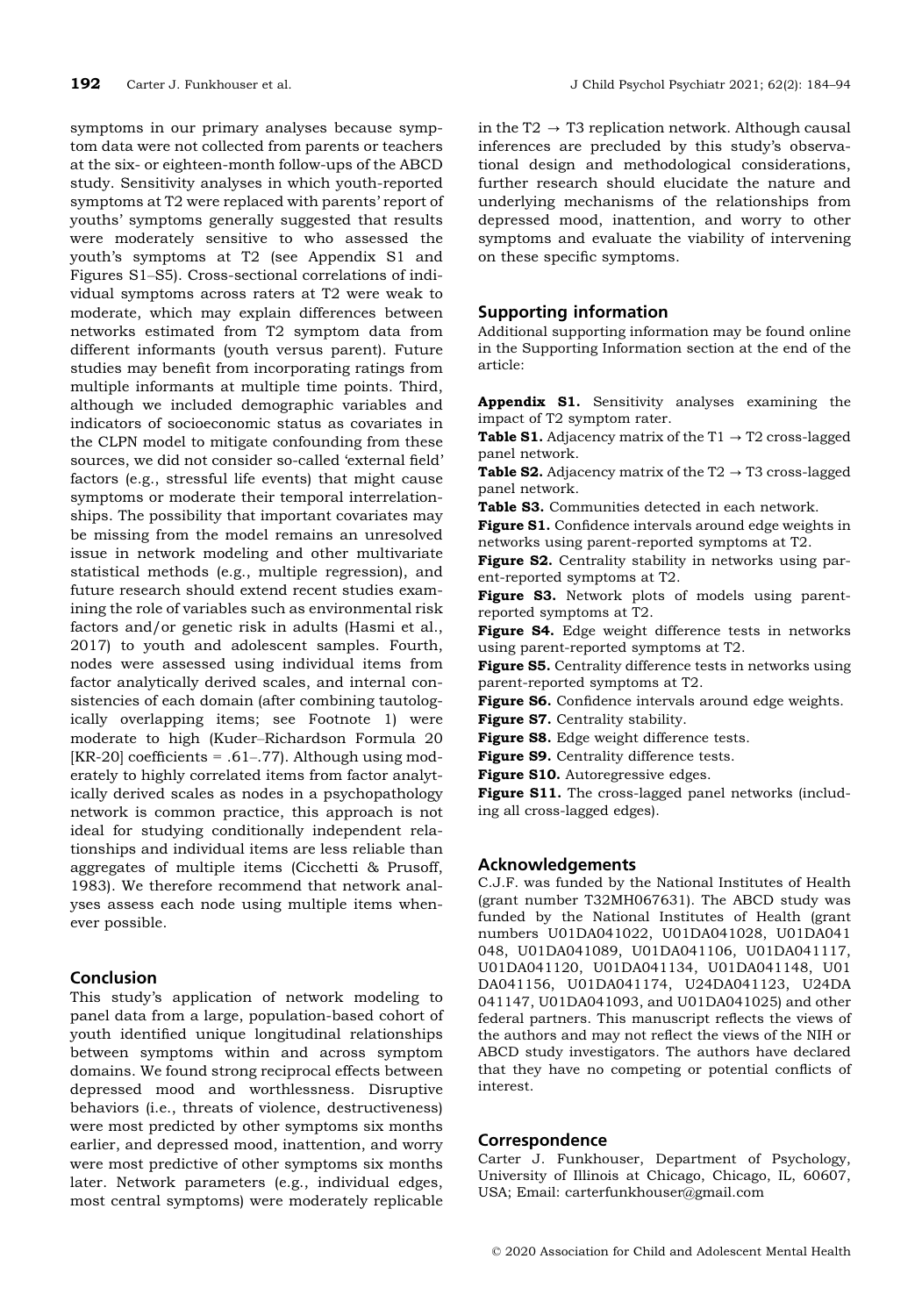# Key points

- Individual symptoms may causally interact in a network, but studies examining these relationships in youth have primarily been cross-sectional, precluding directional inferences.
- Using cross-lagged panel network modeling, we found that depressed mood, inattention, and worry were the strongest unique, prospective predictors of other individual symptoms.
- The reciprocal associations between depressed mood and worthlessness were among the strongest bivariate relationships in the network.
- Network parameters (e.g., individual edges) were generally moderately replicable.
- This study identified depressed mood, inattention, and worry as central prospective predictors of other symptoms, and further work examining whether these relationships are causal will elucidate whether these specific symptoms may be good targets for prevention and/or treatment.

#### Notes

1. Items 4 ("I have trouble concentrating or paying attention") and 14 ("I am inattentive or easily distracted") were collapsed, and the collapsed symptom was labeled inattention (A3). Items 7 ("I disobey my parents") and 8 ("I disobey at school") were collapsed and labeled disobedience (E3).

2. Given the poor stability of bridge EI when BPM domains were used to categorize symptoms, we also tested the stability of bridge EI in networks in which symptoms were categorized according to the communities identified by the spinglass algorithm. Grouping symptoms using the spinglass algorithm did not affect bridge EI stability in any of the networks (all CS coefficients = 0).

#### References

- Abramson, L.Y., Metalsky, G.I., & Alloy, L.B. (1989). Hopelessness depression: A theory-based subtype of depression. Psychological Review, 96, 358–372.
- Achenbach, T.M. (2009). The achenbach system of empirically based assessment (ASEBA): development, findings, theory and applications. Burlington, VT: University of Vermont Research Center for Children, Youth, and Families.
- Achenbach, T.M., McConaughy, S.H., Ivanova, M.Y., & Rescorla, L.A. (2011). Manual for the ASEBA brief problem monitor (BPM). Burlington, VT: University of Vermont Research Center for Children, Youth, and Families.
- Achenbach, T.M., & Rescorla, L.A. (2001). Manual for the ASEBA school-age forms & profiles. Burlington, VT: University of Vermont, Research Center for Children, Youth, & Families.
- Barch, D.M., Albaugh, M.D., Avenevoli, S., Chang, L., Clark, D.B., Glantz, M.D., ... & Sher, K.J. (2018). Demographic, physical and mental health assessments in the adolescent brain and cognitive development study: Rationale and description. Developmental Cognitive Neuroscience, 32, 55– 66.
- Beard, C., Millner, A.J., Forgeard, M.J.C., Fried, E.I., Hsu, K.J., Treadway, M.T., ... & Björgvinsson, T. (2016). Network analysis of depression and anxiety symptom relationships in a psychiatric sample. Psychological Medicine, 46, 3359– 3369.
- Bernstein, E.E., Kleiman, E.M., Bork, R., Moriarity, D.P., Mac Giollabhui, N., McNally, R.J., ... & Alloy, L.B. (2019). Unique and predictive relationships between components of cognitive vulnerability and symptoms of depression. Depression and Anxiety, 36, 950–959.
- Borsboom, D. (2017). A network theory of mental disorders. World Psychiatry, 16, 5–13.
- Boschloo, L., Schoevers, R.A., van Borkulo, C., Borsboom, D., & Oldehinkel, A.J. (2016). The network structure of psychopathology in a community sample of preadolescents. Journal of Abnormal Psychology, 125, 599–606.
- Cicchetti, D.V., & Prusoff, B.A. (1983). Reliability of depression and associated clinical symptoms. Archives of General Psychiatry, 40, 987–990.
- Costello, E.J., Mustillo, S., Erkanli, A., Keeler, G., & Angold, A. (2003). Prevalence and development of psychiatric disorders in childhood and adolescence. Archives of General Psychiatry, 60, 837–844.
- Cramer, A.O.J., Waldorp, L.J., van der Maas, H.L.J., & Borsboom, D. (2010). Comorbidity: A network perspective. Behavioral and Brain Sciences, 33, 137–150.
- Csárdi, G., & Nepusz, T. (2006). The igraph software package for complex network research. InterJournal, Complex Sy, 1695, 1–9.
- de Ron, J., Fried, E.I., & Epskamp, S. (in press). Psychological networks in clinical populations: Investigating the consequences of Berkson's bias. Psychological Medicine, 1–19. <https://doi.org/10.1017/S0033291719003209>
- Deutz, M.H.F., Geeraerts, S.B., van Baar, A.L., Dekovic, M., & Prinzie, P. (2016). The Dysregulation Profile in middle childhood and adolescence across reporters: factor structure, measurement invariance, and links with self-harm and suicidal ideation. European Child & Adolescent Psychiatry, 25, 431–442.
- Epskamp, S., Borsboom, D., & Fried, E.I. (2018). Estimating psychological networks and their accuracy: A tutorial paper. Behavior Research Methods, 50, 195–212.
- Epskamp, S., Cramer, A.O.J., Waldorp, L.J., Schmittmann, V.D., & Borsboom, D. (2012). qgraph: Network visualizations of relationships in psychometric data. Journal of Statistical Software, 48, 1–18. [https://doi.org/10.18637/](https://doi.org/10.18637/jss.v048.i04) [jss.v048.i04](https://doi.org/10.18637/jss.v048.i04)
- Fisher, A.J., Reeves, J.W., Lawyer, G., Medaglia, J.D., & Rubel, J.A. (2017). Exploring the idiographic dynamics of mood and anxiety via network analysis. Journal of Abnormal Psychology, 126, 1044–1056.
- Forbes, M.K., Wright, A.G.C., Markon, K.E., & Krueger, R.F. (2019). Quantifying the reliability and replicability of psychopathology network characteristics. Multivariate